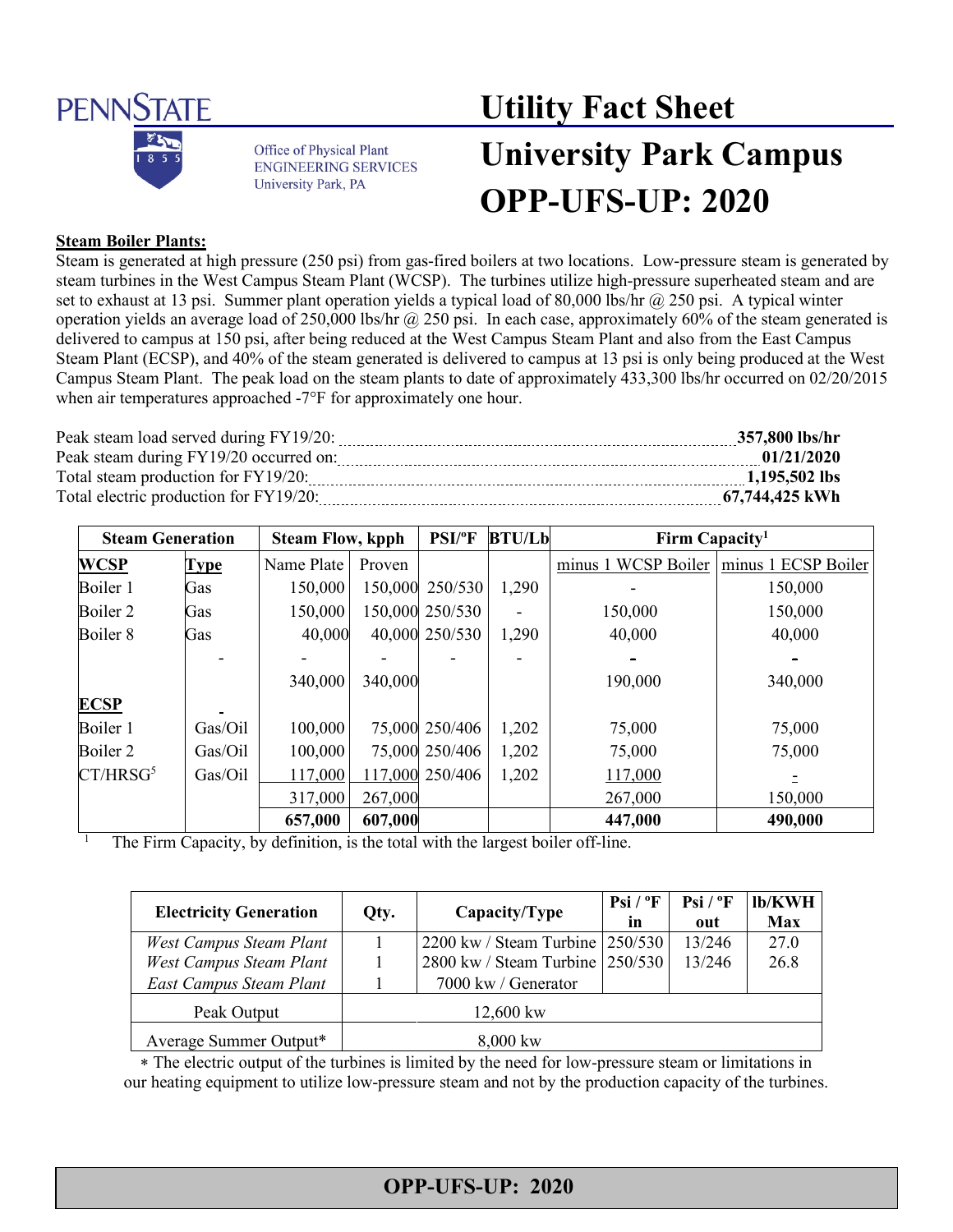#### **Steam Distribution:**

Steam consumption is by 250, 150 and 13-psi distribution systems. The 250-psi system is used to drive the turbine generators that produce the 13-psi steam while also co-generating electricity. Steam driven turbine feed water pumps, induced draft fans and forced draft fans are used in the boiler plant at 250 psi and also exhaust at 13 psi. The 150-psi system is used for process and heating loads throughout the campus. Process loads include lab use, sterilizers, distilled water, laundry, dining hall use, etc. For heating purposes, this steam is reduced to low pressure at the individual buildings. The 13-psi system is used for space heating and domestic hot water throughout the campus. Due to system use and losses, the 13-psi system only delivers about 5 to 8 psi to the buildings during heavy load conditions in the winter months.

#### **Steam Condensate System:**

The steam condensate is gathered at the individual building level by a gravity return system to a building condensate pump. The building pump pushes the condensate into the campus return system. Most of the North and East areas of campus flow by gravity to the East View Condensate Pumping Station. From there the condensate is pumped to the West Campus Steam Plant. The Central campus area flows by gravity to Hammond Building, where it is pumped to the West Campus Steam Plant. The West campus is returned to the West Campus Steam Plant via a vacuum assisted pump. Approximately 25% of the campus condensate is now returned to the East Campus Steam Plant by gravity. Average return rate is 75%.

#### **Other Power Plant Services Provided:**

Control air to main campus (Lab Quality): 3,000 SCFM @ 70 psi with a duty, standby and emergency compressor located at each steam boiler plant. (East Campus Plant & West Campus Plant)

#### **Natural Gas System**

Natural Gas is distributed around the campus by an underground system of direct buried, coated steel pipes. Columbia Gas owns some of the piping and all of the billing meters, while the University owns some of the piping and some submeters for billing within the University operating units. The majority of the University owned lines are at 5 psi, with the exception of some high-pressure gas lines on West Campus and near Physical Plant on the Northern part of campus. All of the Columbia Gas owned lines are at 25 psi or higher.

#### **Major Projects FY19/20**

The two main 1970's era direct buried steam transmission lines leaving the ECSP were replaced with two new direct buried steam lines. Two old-prefabricated manholes were at end of life were also replaced with two new cast in place concrete steam manholes.

The WCSP is currently undergoing a project to install a new Solar Taurus T60 combustion turbine and an Air Power 2.1 MW backpressure steam turbine. This Combined Cycle unit will bring an additional 7MW (nominal) of onsite electrical generation and the Indeck Heat Recovery Steam Generator will give an additional 92,500 lbs of steam production capacity. The project is scheduled to be complete in Fall 2021.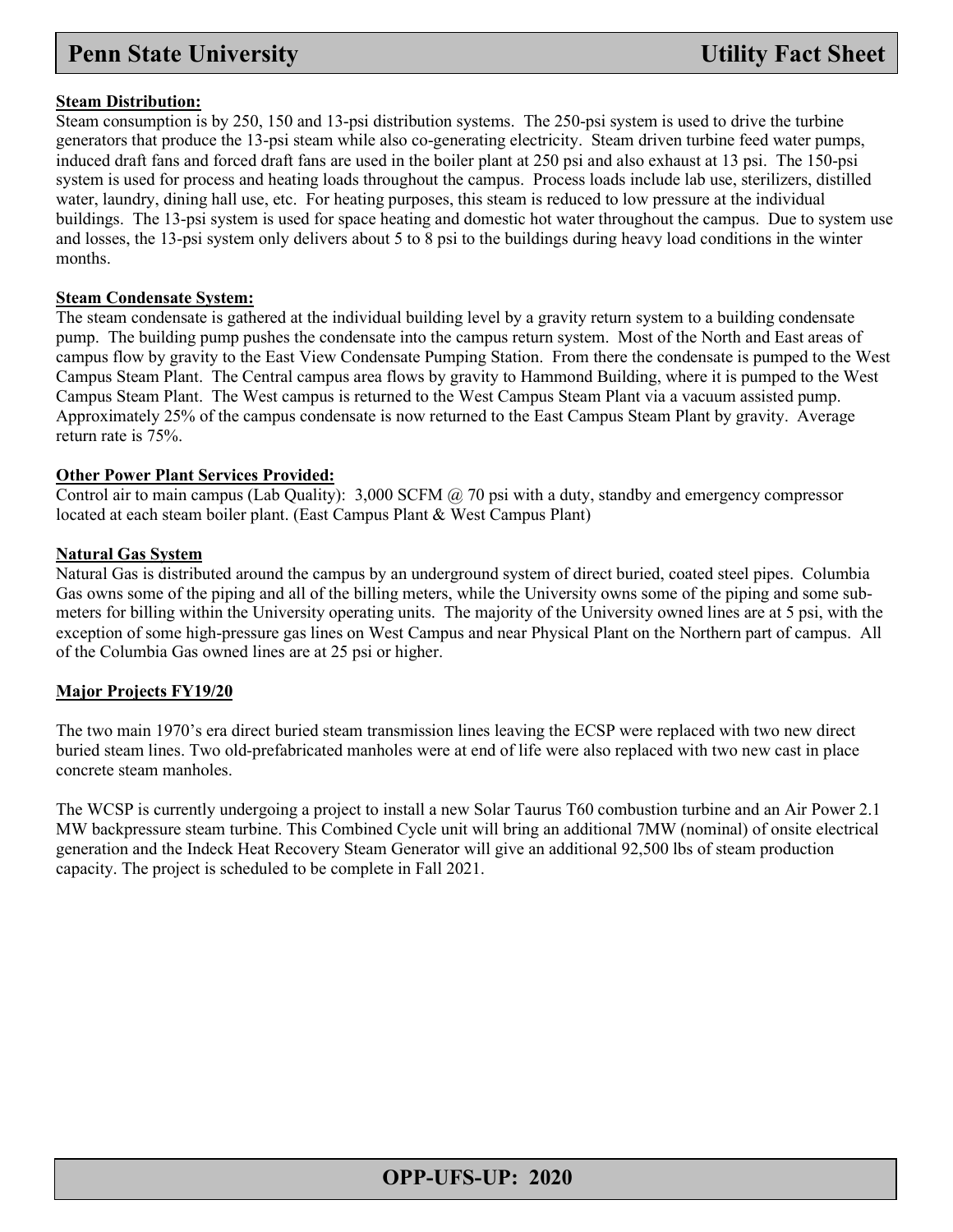#### **Campus Electrical System:**

Electricity for the Campus is supplied from four West Penn Power sub-stations at 12,470 volts. Each sub-station provides two dedicated feeders to the university with the exception of the Patterson Street substation which provides four feeders. The maximum import demand for the campus in FY19/20 was approximately 50.52 MW, an additional 0.4 MW being cogenerated. The maximum plant load was 53.3MW, with 45.1MW being imported and 8.2MW being cogenerated.

| <b>Substation ID</b>      | <b>Voltage</b> | # Feeders        | <b>Available Capacity</b>    |
|---------------------------|----------------|------------------|------------------------------|
|                           | 12,470         | $2 \omega$ 18 MW | Auto switched, 20 MW total   |
| $\overline{2}$            | 12,470         | $2 \omega$ 20 MW | Manual switched, 20 MW total |
| 3                         | 12,470         | $2 \omega$ 18 MW | Auto switched, 20 MW total   |
| 4                         | 12,470         | $2 \omega$ 20 MW | Auto switched, 20 MW total   |
| 815                       | 12,470         | $2 @.16.5$ MW    | Auto switched, 20 MW total   |
| Steam Turbine 1           | 12,470         |                  | 3 MW                         |
| Steam Turbine 2           | 12,470         |                  | 2 MW                         |
| <b>Combustion Turbine</b> | 12,470         |                  | 7 MW                         |
|                           |                |                  | Air temperature dependent    |

#### **Electrical Distribution System - Normal Power:**

Electricity is distributed throughout campus at 12,470 volts. 23.5 MW of installed transformation reduces the 12,470 volts to 4,160 volts for an older part of the campus and certain chilled water production. All new facilities as well as newly renovated facilities are served from the 12,470-volt distribution system. The steam turbines at the West Campus Steam Plant generate power at 12,470 volts and operate in parallel with the utility power. The combustion turbine generator is located at the East Campus Steam Plant. The combustion turbine can operate in island mode if utility power is not available.

#### **Electrical Distribution System - Emergency Power:**

The emergency power is distributed at 4,160 volts to a significant number of campus facilities.

Automatic transfer switches at each building sense loss of normal power and transfer the building load life-safety load to the emergency system. The emergency systems are served from two 2,000 kW diesel generators.

Some buildings have a traditional emergency generator in lieu of a connection to the campus emergency circuit.

A second circuit, similar to the emergency system, provides power to the standby circuit on campus. That circuit serves critical research and legally required non-life safety backup power via transfer switching in buildings.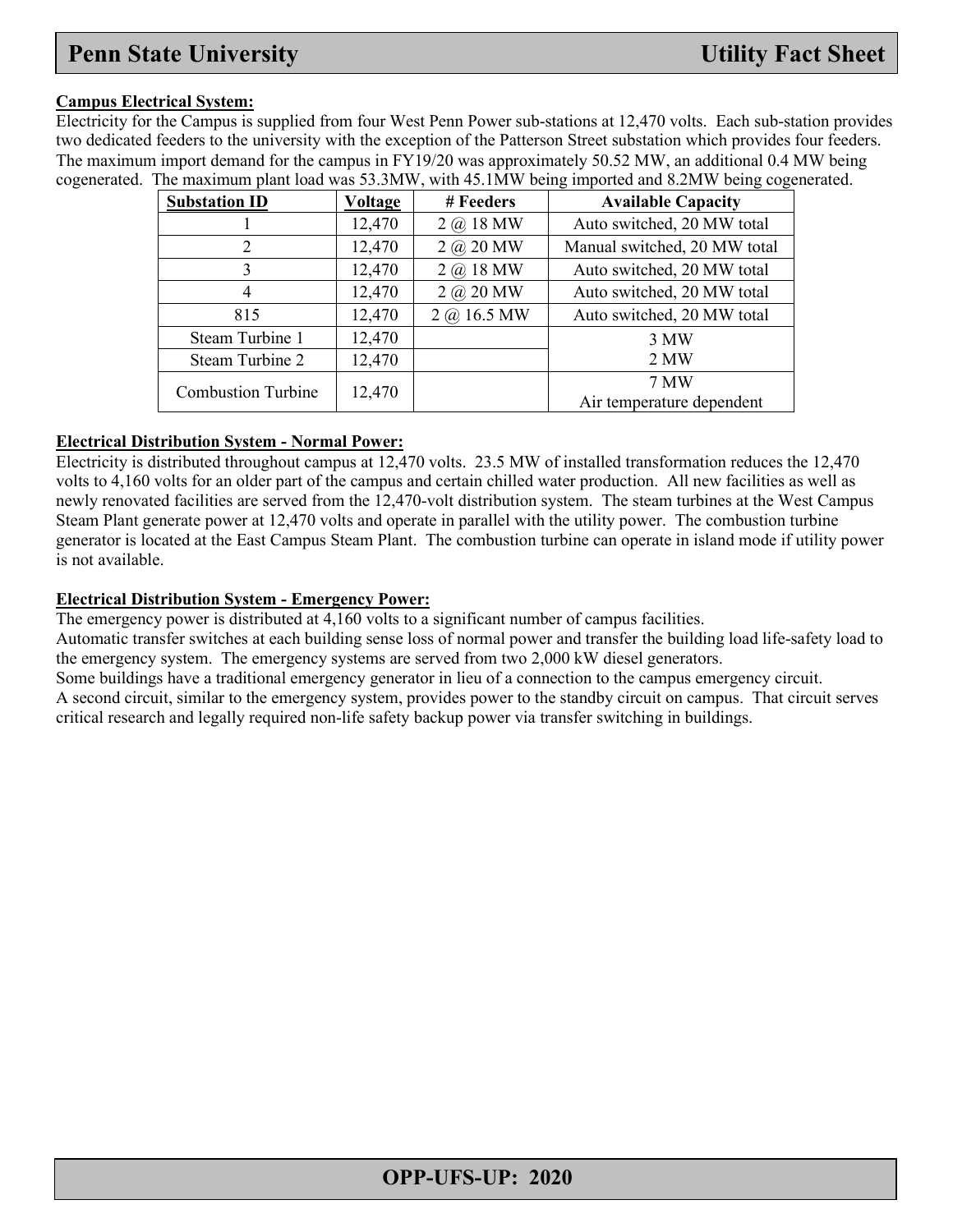#### **Chilled Water System:**

A campus chilled water distribution system is relatively new compared with the other utility systems. The system has three chilled water production facilities connected to the distribution loop. The total system capacity when completed will be approximately 40,000 tons and will include an East Campus Chiller Plant, which is not yet into design. Some of the existing buildings still have their own chillers installed. An eventual connection to the campus distribution system will be made as selected building chiller plants are retired. There are approximately 80 air or water-cooled chillers installed and maintained at University Park for process and air conditioning purposes ranging in size from a few tons to 300 tons. These chillers represent approximately 10,000 tons of installed capacity. A second expansion of the North Campus Chiller Plant was completed in 2011 to bring the total number of chillers in the North Plant to 6. The final expansion of the North Plant was completed for summer 2018. This final expansion added two 2,800-ton chillers, bringing the total cooling capacity of the plant to approximately 14,200 tons. The second phase of expansions & modifications to the West Campus Chiller Plant were completed in 2014, which added a 300-ton, dual compressor chiller. A project was completed at the West Plant to add a used 900-ton chiller prior to summer 2018, bringing the total cooling capacity of the West Plant to approximately 7,200 tons. An expansion project is currently under construction at the West Plant which will add a 3,000-ton chiller and build-out the plant. This will bring the total cooling capacity of the West Plant to 10,200 tons. Peak central chilled water load served during FY19/20: **18,851** tons Peak central chilled water load during FY19/20 occurred on: **07/19/2019** Total central chilled water load production for FY19/20: **36,057,032 ton-hrs** 36,057,032 ton-hrs

|                                           | Capacity              |             |                  |             |  |  |  |  |
|-------------------------------------------|-----------------------|-------------|------------------|-------------|--|--|--|--|
| Plant                                     | <b>Energy Source</b>  | <b>Type</b> | Refrigerant      | <b>Tons</b> |  |  |  |  |
| <b>NCCP - North Campus Chiller Plant</b>  |                       |             |                  |             |  |  |  |  |
| Chiller 1                                 | Electric              | Centrifugal | R134a            | 1,500       |  |  |  |  |
| Chiller 2                                 | Electric              | Centrifugal | R134a            | 1,500       |  |  |  |  |
| Chiller 3                                 | Electric              | Centrifugal | R134a            | 1,300       |  |  |  |  |
| Chiller 4                                 | Electric              | Centrifugal | R134a            | 1,300       |  |  |  |  |
| Chiller 5                                 | Electric              | Centrifugal | R134a            | 1,500       |  |  |  |  |
| Chiller 6                                 | Electric              | Centrifugal | R134a            | 1,500       |  |  |  |  |
| Chiller 7                                 | Electric              | Centrifugal | R134a            | 2,800       |  |  |  |  |
| Chiller 8                                 | Electric              | Centrifugal | R134a            | 2,800       |  |  |  |  |
| <b>CHCP - Chemistry Chiller Plant</b>     |                       |             |                  |             |  |  |  |  |
| Chiller 1                                 | Electric              | Centrifugal | R134a            | 1,350       |  |  |  |  |
| Chiller 2                                 | Electric              | Centrifugal | R134a            | 1,350       |  |  |  |  |
| Chiller 3                                 | Electric              | Centrifugal | R134a            | 1,350       |  |  |  |  |
| <b>WCCP - West Campus Chiller Plant**</b> |                       |             |                  |             |  |  |  |  |
| Chiller 1                                 | Electric              | Centrifugal | R <sub>123</sub> | 1,000       |  |  |  |  |
| Chiller 2                                 | Electric              | Centrifugal | R <sub>123</sub> | 1,000       |  |  |  |  |
| Chiller 3                                 | Electric              | Centrifugal | R134a            | 1,300       |  |  |  |  |
| Chiller 4/5                               | Electric              | Centrifugal | R134a            | 3,000       |  |  |  |  |
| Chiller 6                                 | Electric              | Centrifugal | R134a            | 900         |  |  |  |  |
|                                           | <b>Total Capacity</b> |             |                  | 25,400      |  |  |  |  |

#### **Chilled Water Distribution:**

Underground chilled water piping has been installed under the main road corridors that intersect campus including: Pollock Road, Shortlidge Road, Curtin Road, Bigler Road and McKean Road. Piping has also been installed from the West Campus Chiller Plant across Atherton Street. During FY06/07 loop additions were designed and installation was initiated in several areas. A branch was added to serve Reber, Hintz Alumni Center, EE East, EE West, Deike, Hammond, Sackett, Hosler, and Steidle. The branch serving Davey and Osmond was extended to Chandlee. A branch was added along Bigler Road, under Park Avenue to serve the Katz Building. A branch was added to serve Wartik, Althouse, and Buckhout. The extension of the main was added in the northwest corner of campus in summer of 2009 that connected Arts Building, Cedar Building, and Keller Building, Hort Woods Child Care Center, and the Moore Building Addition. These mains now also serve Ford, Mateer, Kern Rackley, Chambers, and Carpenter Buildings. Old Main and White Building were connected to the campus chilled water system in 2012. Piping was extended under Curtin Road in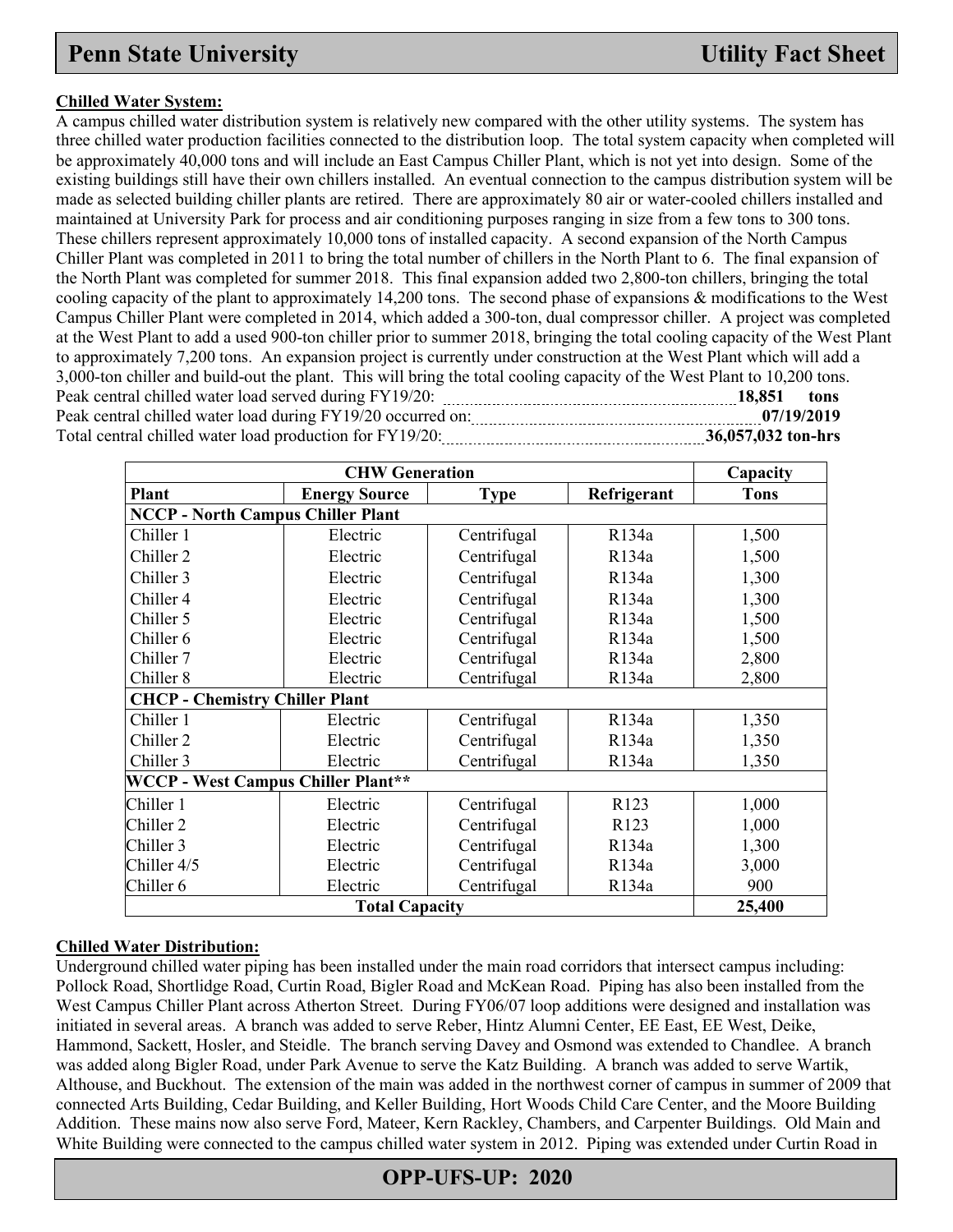2012 to connect the IM addition and Shields. Piping was also extended to McKean Road and connected Redifer Dining Hall, Haller/Lyons Dorm and the new dormitory building, Chace Hall. The HUB, Bookstore, Grange and Pegula Ice Arena were also added to the campus chilled water system in 2013. New 24" underground piping was added in 2014 between the mains near Pond Building and the Forum Building, creating a new "loop" in this part of the system. In the process, piping was taken into Mueller Building, and the existing underground piping between the Library and the Pasquirilla Spiritual Center was connected. Buildings that were added to the campus chilled water system in 2014 include Cooper/Hoyt and Ewing/Cross dormitories, the Water Tunnel, North Henderson Building, BioBehavoral Health Building, Ford Building and the main gym in Rec Hall. Buildings that were added in 2015 include Mateer, Hibbs/Stephens Dormitories, AG Science and Industries Building, Henning Building, Visual Arts Building, Burrows Building, and the Health and Human Development Building. Buildings that were added in 2016 include Hosler, Steidle, Kern, Whitmore Lab, Hammond and Sackett Buildings, Armsby, Patterson, Weaver Buildings, Findlay and Johnston Dining, Pollock Dining, and all dormitory buildings in Eastview Terrace. Buildings that were added in 2017 include Nursing Sciences Building, Research West Building, Applied Sciences Building, Pasquirilla Spiritual Center, and Earl Hall. In 2018 the piping in Curtin Road was extended under University Drive to connect the Bryce Jordan Center. Buildings that were added in 2018 also include Pattee/Paterno Library, Robinson Hall, Stuart Hall, McKean Hall, Pennypacker Hall, Carpenter, Ag Engineering, Martin Hall, Chemical and Biomedical Engineering Building. Buildings that were added in 2019 include Tener Hall, Brumbaugh Hall, Pinchot Hall, Fisher Hall, Rackley, Chambers, Pavilion Theatre, and Steam Services Building. Buildings connected in 2020 include Hallowell Building, Sproul Hall, and Geary Hall.

As of July 2020, the Campus Chilled Water System serves a total of 9.8 million square feet in 130 buildings an estimated peak cooling load of approximately 21,500 tons.

### **OPP-UFS-UP: 2020**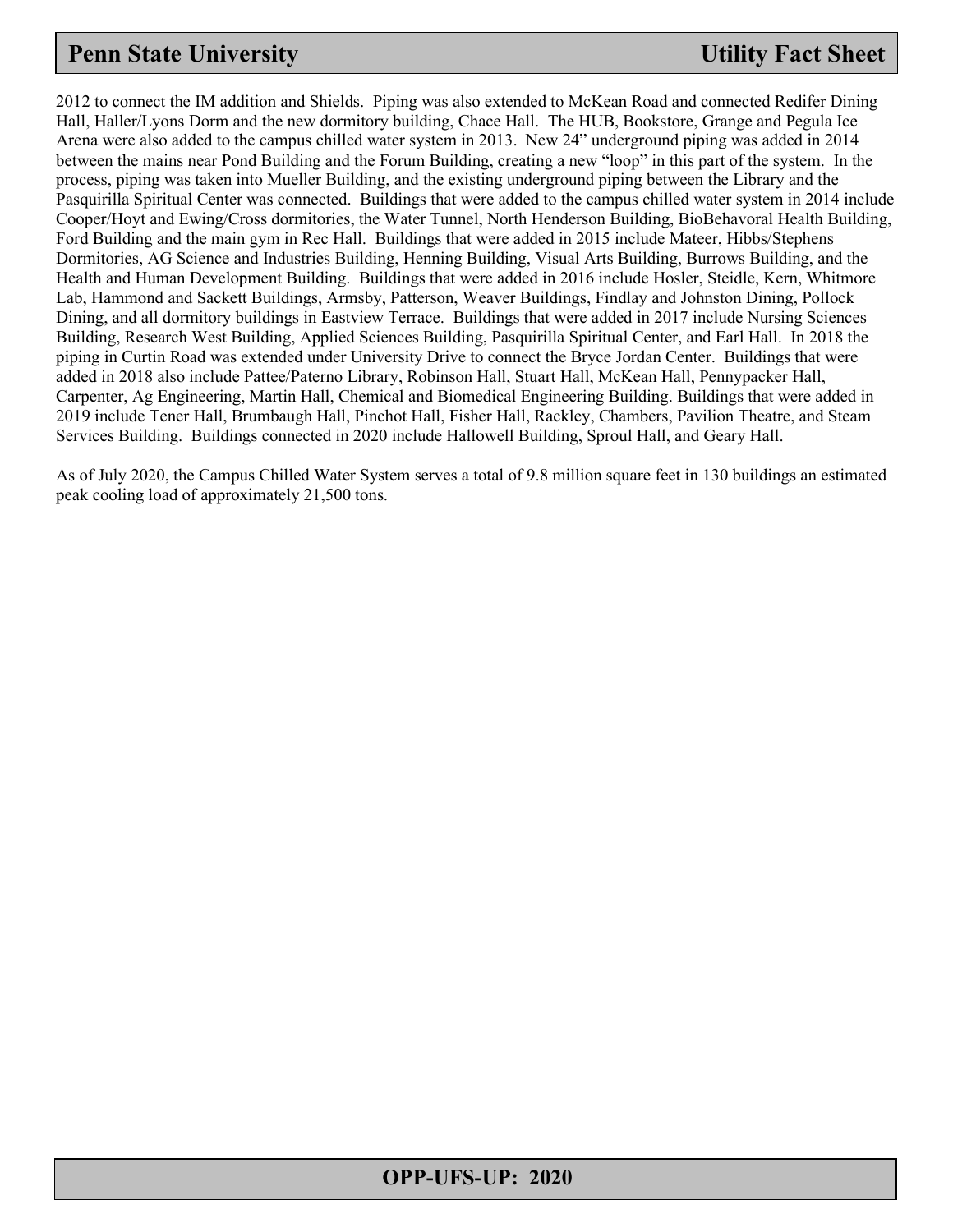#### **Water System**

The potable water system on the University Park Campus is owned and operated by the University. There are nine production wells currently in service in two well fields; each well field has additional production capacity above the daily water demands. The University uses on average approximately 2.0 million gallons of water per day. Three above ground water storage tanks have a storage capacity of 3,250,000 gallons, which is over a day's supply. Treatment and monitoring are provided for all wells at a central water treatment plant to ensure that water delivered to customers meets all regulatory requirements. Two interconnections with the State College Water Authority (SCBWA) are maintained where water can be exchanged. An additional emergency interconnection is maintained with College Township Water Authority (CTWA) which the University could supply water to CTWA.

University Park has two main well fields: Big Hollow and Houserville. The Big Hollow Well Field has six permitted production wells: UN2, UN14, UN16, UN17, UN24, & UN26, of which all six wells are currently in use. The Houserville Well Field has three permitted production wells: UN33, UN34, & UN35, of which all three wells are currently in use. An additional permitted production well is UN28A, which is not in use. The wells have the following permitted capacities:

| <b>Big Hollow</b>  | gpm   | mgd   | <b>Year Drill</b> |
|--------------------|-------|-------|-------------------|
| UN <sub>2</sub>    | 400   | 0.576 | 1938              |
| <b>UN 14</b>       | 720   | 1.037 | 1948              |
| <b>UN16</b>        | 250   | 0.360 | 1948              |
| <b>UN17</b>        | 400   | 0.576 | 1949              |
| <b>UN 24</b>       | 450   | 0.648 | 1962              |
| <b>UN 26</b>       | 800   | 1.152 | 1965              |
| Total              | 3,020 | 4.349 |                   |
| <b>Houserville</b> | gpm   | mgd   | <b>Year Drill</b> |
| <b>UN 33</b>       | 1,200 | 1.728 | 1981              |
| <b>UN 34</b>       | 1,200 | 1.728 | 1981              |
| <b>UN35</b>        | 1,200 | 1.728 | 1984              |
| Total              | 3,600 | 5.184 |                   |

Well UN28A has a capacity of 300 gpm or 0.432 mgd (year drill – 1974). University Park's total well fields' production capacity is 6,920 gpm or 9.965 mgd. The 30-day rolling average water allocation from the University's Susquehanna River Basin Commission Docket is 7.080 mgd.

#### **Geology and Hydrogeology**

Both the Big Hollow and Houserville Well Fields are located in karst limestone terrain. The region's land surface contains many sinkholes, caves are common, and surface drainage is minimal. Big Hollow wells are installed in the Cambrian Gatesburg Formation. Houserville wells are over the Ordovician Nittany and Axeman Formations. The wells in both fields have relative high yields for the consolidated formations they are sited.

#### **Water Quality**

Both the Big Hollow and Houserville Well Fields' water is hard; Big Hollows water's hardness ranges from 150 to 300 mg/l as CaCO<sub>3</sub>, and Houserville water's hardness ranges from 300 to 400 mg/l as CaCO<sub>3</sub>. The water is high in alkalinity and total dissolved solids from the dissolved mineral content. Forty water quality samples are collected and analyzed each month from the distribution system. The treated water meets both primary and secondary US EPA drinking water standards. An annual water quality report is prepared each year in June, which is referred to as Consumer Confidence Report (CCR). The 2019 CCR is posted on the Office of Physical Plant's web site at [https://www.opp.psu.edu/sites/opp/files/2019\\_water\\_quality\\_report.pdf.](https://www.opp.psu.edu/sites/opp/files/2019_water_quality_report.pdf)

#### **Water Treatment**

Water Treatment Facilities for University Park's potable water include Chlorine House #1, Chlorine House #2, Chlorine House #3 (inactive), Chlorine House #4 (inactive), Chlorine House #5, the Air Stripping, Water Treatment Plant, and the Advanced Water Treatment Plant.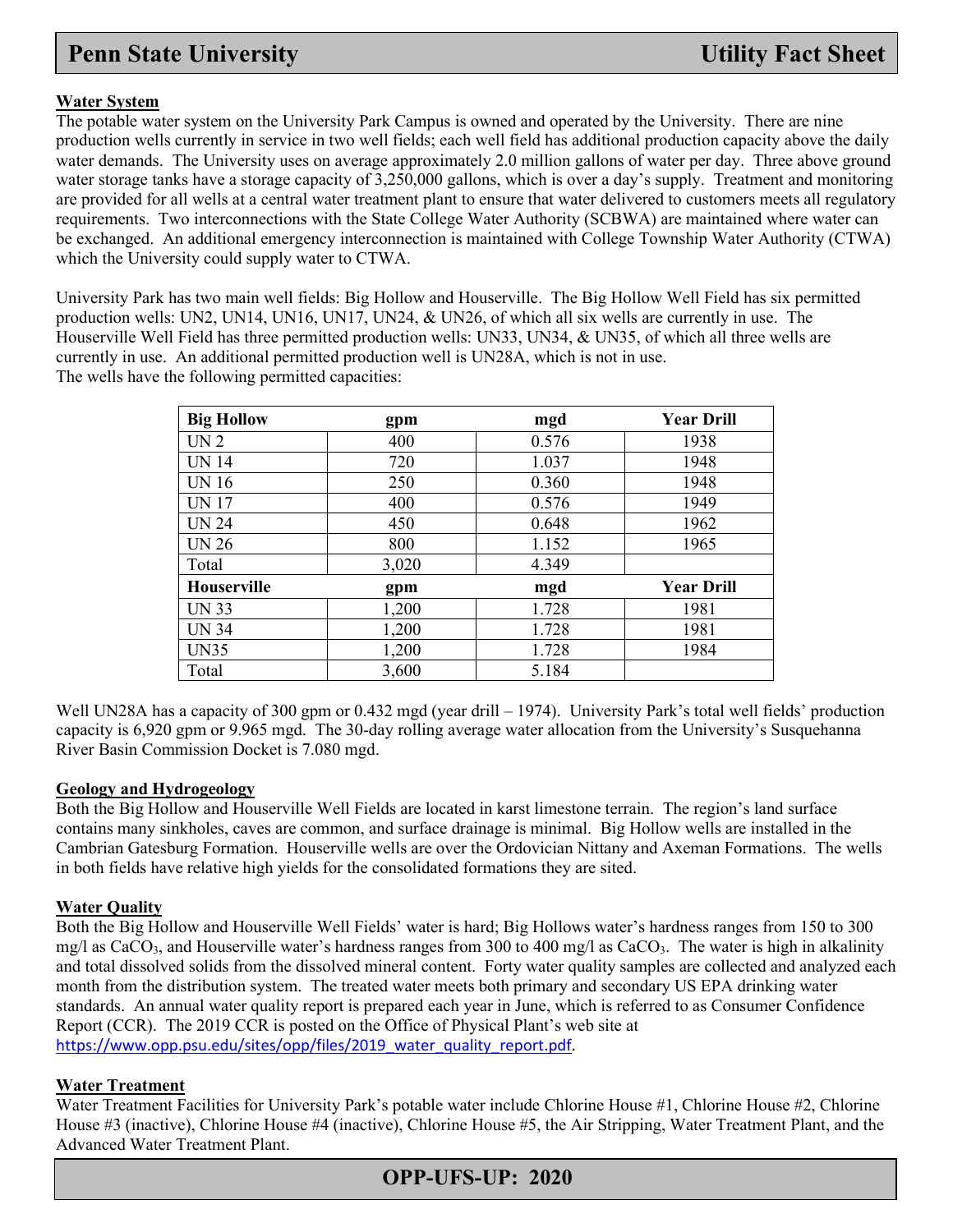Chlorine House #1 is in Big Hollow. The Big Hollow Wells flow through Chlorine House #1 to the Advanced Water Treatment Plant (AWTP) and the flow is metered. Existing equipment is in place should chemical addition be required prior to the entering the AWTP in the future.

Chlorine House #2 is in Big Hollow. There are two parallel treatment trains, one for "finished water" and the other for "raw water". The finished water train meters flow through the water distribution system. The raw water train is a back-up system to allow raw water from the Houserville Wells to be conveyed to the AWTP through the Big Hollow raw water line. It can also be used to convey Big Hollow Wells raw water to the AWTP through the Houserville raw water line.

Chlorine House #3 is on the Golf Course. The facility is inactive. It treated the water from Well UN28A. The treatment consisted of flow monitoring, chemical addition of a sequestering agent (phosphate compound), and chlorination for disinfection.

Chlorine House #4 is at the West Campus Steam Plant. The facility is inactive. It treated the water from Well UN12. The treatment consisted of flow monitoring, chemical addition of a sequestering agent (phosphate compound), and chlorination for disinfection.

Chlorine House # 5 is in Houserville. The Houserville Wells flow through Chlorine House #5 to the AWTP and the flow is metered. Existing equipment is in place should chemical addition be required prior to the entering the AWTP in the future.

Air Stripping Water Treatment Plant (ASWTP) is located north of the Physical Plant Building. Currently the facility is bypassed. The water for the Houserville Wells can be air stripped by this facility to remove volatile organic compounds prior to entering the AWTP.

The Advanced Water Treatment Plant (AWTP) went into operation in late April of 2017. It is located beside the Arboretum. The plant consists of parallel treatment trains for the Big Hollow and Houserville Well Fields. The Big Hollow process consists of microfiltration and granular activated carbon adsorption. The Houserville process consists of microfiltration, granular activated carbon adsorption, and nanofiltration. The flows from the two trains are blended together, disinfected with sodium hypochlorite, and the pH adjusted with sodium hydroxide prior to being pumped into the water distribution system. The AWTP is the regulated entry point to the distribution system and is permitted for 5,200,000 gallons per day. A number of on-line continuous analyzers monitor the water quality produced by the plant.

#### **Water Distribution System**

University Park's potable (drinking) water system consists of over 60 miles of pipe. The majority of the distribution system's piping is constructed of ductile iron. Three elevated storage tanks in the distribution system provide reserve storage capacity and fire protection for University Park.

#### W**ater Storage**

University Park's potable water system has three elevated storage tanks. Water Tower #1 is inactive and is planned to be utilized in the future for reuse water. It is located near the Nittany Lion Inn. It was erected in 1937 and has a storage capacity of 500,000 gallons. Water Tower #2 was demolished and replaced with Water Tower #5. Water Tower #5 is located near the North Halls. It was erected in 2017 and has a storage capacity of 750,000 gallons. Water Tower #3 is located north of the Physical Plant Building. It was erected in 1962 and has a storage capacity of 1,000,000 gallons. In 2016, the tank was raised 16 feet in elevation. Water Tower #4 is located on the Golf Course. It was erected in 1992 and has a storage capacity of 1,500,000 gallons. In 2015, the tank was raised 16 feet in elevation.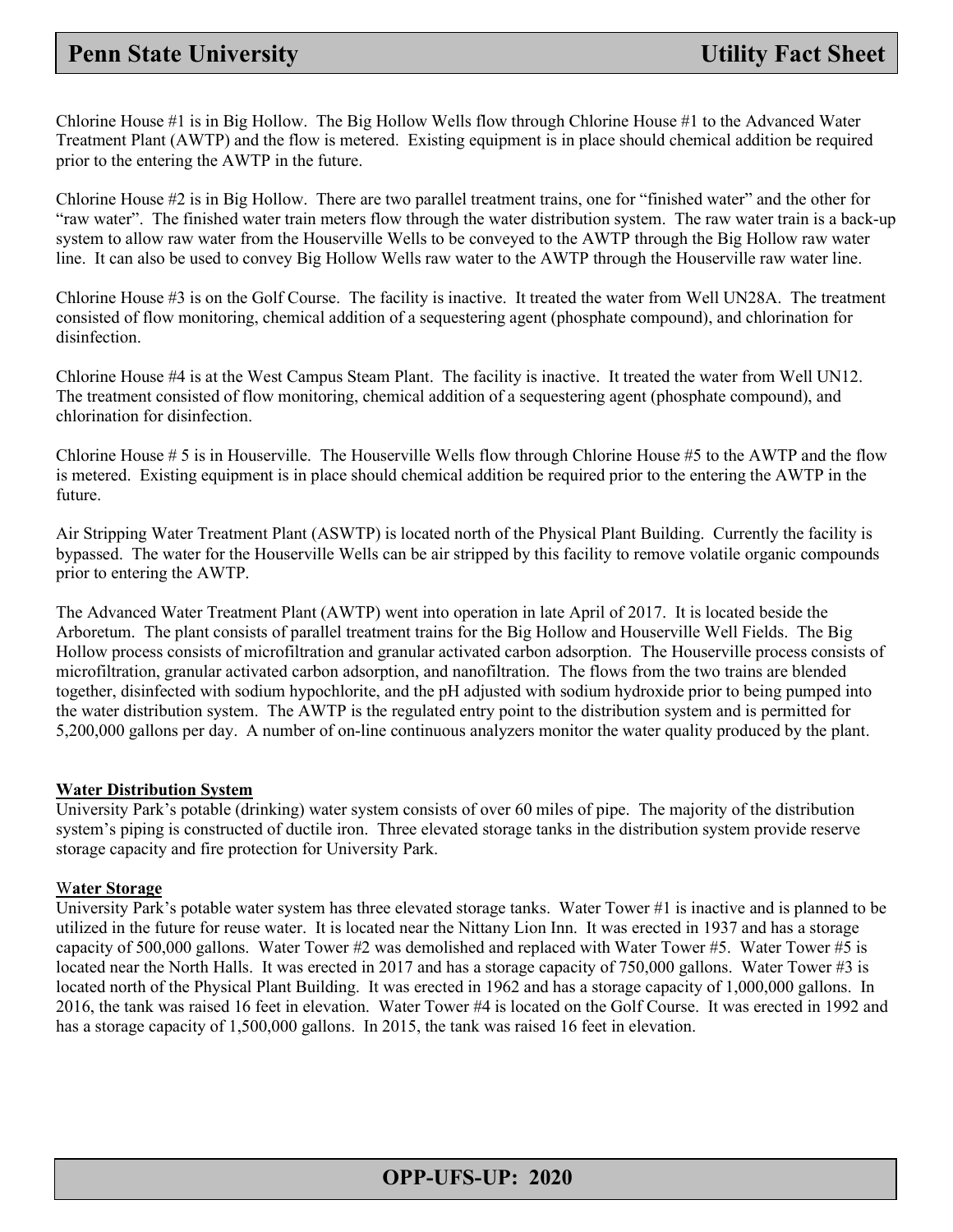#### **Sanitary System**

The University owns, operates and maintains a sanitary sewer system, which provides sanitary sewer service to a majority of the University Park Campus as well as a small portion of State College Borough in the College Heights neighborhood. The sanitary system consists of a sewer collection system, wastewater treatment plant and effluent disposal system.

The sanitary sewer collection generally consists of approximately 18 miles of gravity collection lines, over 900 manholes and five pumping stations. All pumping stations are currently operating well below their design capacity. A summary of the pumping stations and their design capacities is provided below.

| <b>Station Name</b>         | Type               | Capacity, MGD |
|-----------------------------|--------------------|---------------|
| East Halls Pump Station     | Dry Well/Wet Well  | 0.891         |
| Fox Hollow Pump Station     | Dry Well/Wet Well  | 0.713         |
| Porter Road Pump Station    | Submersible        | 0.357         |
| <b>Poultry Pump Station</b> | Submersible        | 0.187         |
| Softball Stadium            | <b>Submersible</b> | 0.0094        |

Requirements and limitations regarding the discharge of pollutants into the University's sanitary sewer collection system are provided in University Policy SY40, which is available online at [https://policy.psu.edu/policies/sy40.](https://policy.psu.edu/policies/sy40)

Flows from the collection system are conveyed to the University's wastewater treatment plant (WWTP), which is located along University Drive near the intersection with Route 26. The WWTP has a permitted hydraulic capacity of 4.0 million gallons per day (MGD), with a current annual average daily flow rate of 1.6 MGD. The WWTP has a permitted organic capacity of 9,500 pounds of biochemical oxygen demand (BOD5) per day, with a current organic loading of approximately 3,100 pounds BOD5 per day. The processes at the WWTP generally include screening, grit removal, primary clarification, trickling filters, activated sludge, secondary clarification, and chlorine disinfection. Solids treatment facilities at the WWTP generally include dissolved air flotation sludge thickening, primary anaerobic digestion, secondary anaerobic digestion and dewatering with a rotary press. Dewatered biosolids are disposed of at the landfill.

Treated effluent from the University's WWTP is land applied year-round at a spray irrigation system known as the Living Filter. There is no stream discharge of any treated effluent. The Living Filter consists of approximately 600 acres of agricultural land and forest land. An estimated 90% of the irrigated water recharges the region's water table—about 1.4 MGD, or over 500 million gallons per year. The land application of treated wastewater helps to maintain base flows in streams such as Spring Creek and reduces the impacts of drought conditions. The University's WWTP has not discharged to Thompson Run since 1983 and is thought to be one of the many reasons that the water quality of Spring Creek is considered to be better now than any time in the last 100 years. Oversight of the Living Filter operation is managed by the Waste Water Management Committee, a multi-disciplined committee made up of researchers from across the University. Research completed by this committee is transmitted via trade journals and research publications to advance the knowledge base on wastewater treatment plant and sprayfield operation.

The University has developed a master plan for a future reclaimed water system for the University Park Campus. It is estimated that this reclaimed water system could reduce groundwater withdrawals by 300,000 to 500,000 gallons per day. Sewage facilities planning and permitting has been completed for the system, and installation of portions of the reclaimed water distribution system has begun as opportunities present themselves. Targeted uses for the future reclaimed water system include toilet flushing, irrigation, vehicle washing, non-potable washdown water, laundry and make up water for cooling towers. When viable, interior plumbing systems of new or renovated buildings are being installed for future reclaimed water to facilitate the connection to the reclaimed water system when it becomes operational.

### **OPP-UFS-UP: 2020**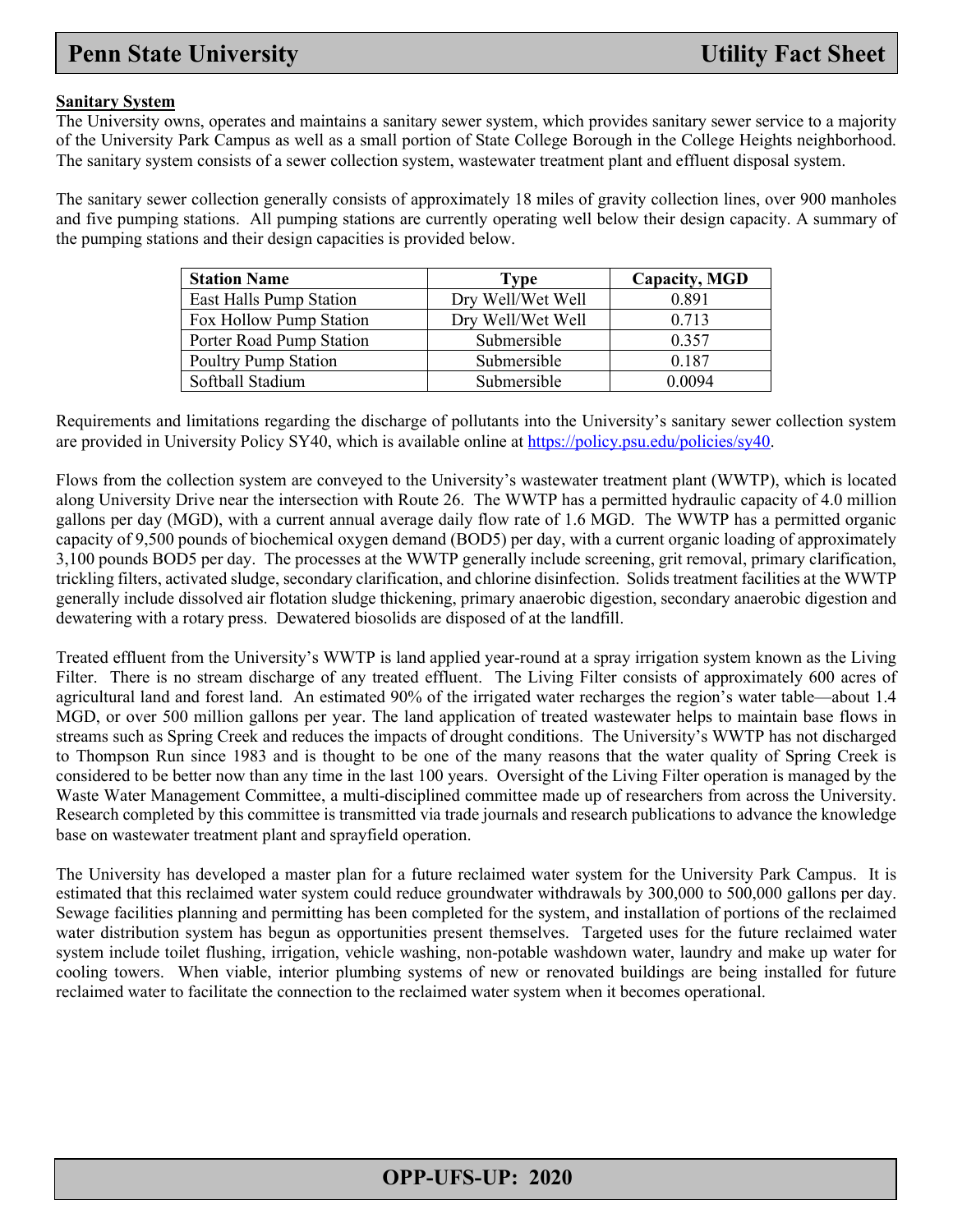#### **Storm System**

The University Park Campus storm drain conveyance system owned by Utilities is currently a 100% gravity flow system consisting of approximately 73 linear miles of storm pipes varying from 6 inches to 72 inches in diameter, over 850 manholes, over 3,100 inlets and approximately 200 stormwater best management practice facilities. The University's entire system is mapped in GIS. The University owns large tracts of land in the Centre Region tributary to the Big Hollow (Chpt. 93, CWF, MF), Shavers Creek (Chpt. 93, HQ-CWF, MF), Thompson Run (Chpt. 93, HQ-CWF, MF), Spruce Creek (Chpt. 93, HQ-CWF, MF), Slab Cabin Run (Chpt. 93, CWF, MF sections), and the main stem of Spring Creek (Chpt. 93, HQ-CWF, MF).

The core campus portion of the University Park Campus is comprised of four primary drainage basins and several smaller drainage areas. The four are: 1) the Fox Hollow Drainage Basin, 2) the Bathgate Dam Basin, 3) the Main Campus Basin, and 4) the West Campus Drainage Basin. The Fox Hollow and West Campus Drainage Basins are tributary to the Big Hollow, the Bathgate Dam Basin is tributary to Slab Cabin Run/Thompson Run, and the Main Campus Basin is tributary to Thompson Run. Examples of the smaller basins include the Foods Building Detention Pond, the Parking Lot 43 Detention Pond, the Corl Drywell, Cato Park Pond, and the Grad Circle Parking Bio-swales. Additional information can be found at:<https://opp.psu.edu/penn-state-stormwater-publications-and-training-documents>

Peak runoff rate control, volume control, and water quality control are conducted in the University Park area to varying degrees in each of the four Basins. While minor structural stormwater management systems exist in each of the basins that were developed for specific land development projects, major systems have also been constructed to function at the basin scale. The Fox Hollow and West Campus Basins both are considered to effectively control peak runoff rates, volume, and water quality. The Bathgate Dam basin is considered to effectively control peak runoff rates and water quality. The Main Campus Basin at this time does not include any basin wide stormwater management facilities other than the effects seen due to the Duck Pond, which is located immediately downstream. The approximate drainage basin size and the amount of imperviousness (including gravel areas) based on the University's GIS data in each drainage basin can be seen in the table below. The University impervious area values include State roadways for simplicity.

| <b>Basin Name</b>   | <b>Drainage</b><br>Area (ac) | University<br><b>Impervious</b><br>Area (ac) | <b>Non</b><br>University<br><b>Impervious</b><br>Area (ac) | <b>Total</b><br><b>Impervious</b><br>Area (ac) | Percent<br><b>Impervious</b> |
|---------------------|------------------------------|----------------------------------------------|------------------------------------------------------------|------------------------------------------------|------------------------------|
| Fox Hollow          | 453.4                        | 123.2                                        | 10.7                                                       | 133.9                                          | 29.5%                        |
| <b>Bathgate Dam</b> | 232.9                        | 91.3                                         | 0.0                                                        | 91.3                                           | 38.5%                        |
| Main Campus         | 386.6                        | 211.9                                        | 1.7                                                        | 213.6                                          | 55.7%                        |
| <b>West Campus</b>  | 186.0                        | 27.5                                         | 4.7                                                        | 32.2                                           | 17.0%                        |

Fox Hollow is defined at Basin V-notch Weir along Fox Hollow Road

Bathgate Dam defined as tributary area to Dam's abutment.

Main Campus defined as tributary area to the University Drive cloverleaf structure

West Campus defined as tributary area directly upslope of Teaburry Ridge Property line, not including Corl Drywell areas

The University owns five (5) ponds at University Park that are large enough to be regulated as dams by PaDEP under Chapter 105. The hazard classification (Cat-1 or Cat-2) dams require annual inspections and repairs in addition to an updated emergency action plan every five years. The dams are:

|            |                                 |              | <b>Hazard</b>         |
|------------|---------------------------------|--------------|-----------------------|
| Dam Number | Dam Name                        | <b>Class</b> | <b>Classification</b> |
| 14-121     | University Park Airport Pond 1A |              | $Cat-1$               |
| $14 - 122$ | <b>Bathgate Detention Pond</b>  |              | $Cat-1$               |
| 14-123     | University Park Airport Pond 4A |              | $Cat-3$               |
| 31-072     | <b>Shavers Creek</b>            |              | $Cat-1$               |
| 14-092     | Duck Pond                       |              | $Cat-4$               |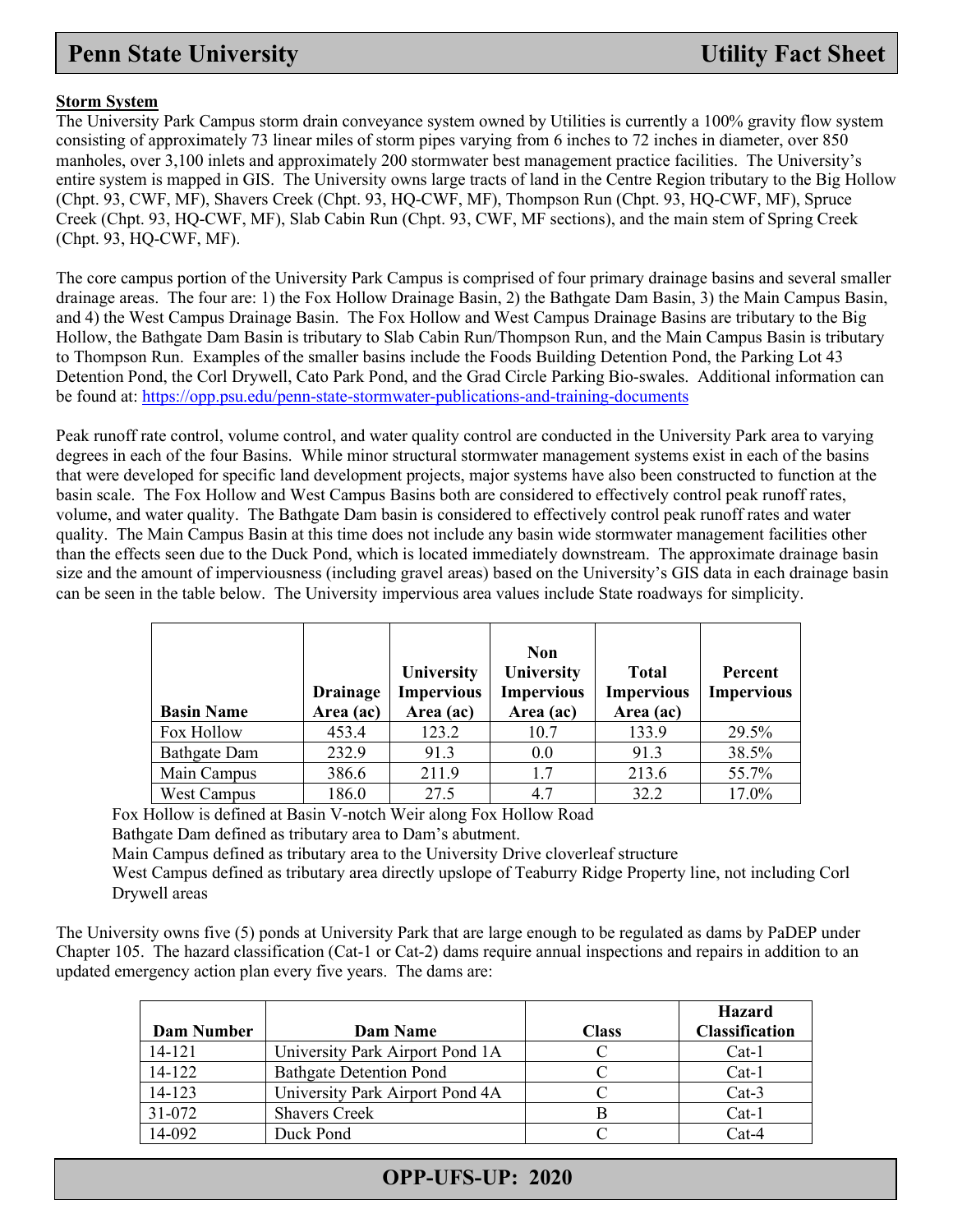The University is in compliance with the requirements of the Municipal Separate Storm Sewer System (MS4) federal EPA and state PADEP programs for stormwater management and has held a MS4 permit at the University Park Campus since 2003. The University has also partnered with the surrounding municipalities on the program since 2004. The purpose of the MS4 program is to promote health, safety, and welfare within the University and its watershed by minimizing the harm to the environment by stormwater from the campus. The regulations require that advance planning be done to minimize run-off from activities occurring on University property. A program for illicit discharge detection and elimination of non-storm water discharges into the stormwater system is also required. Additional information regarding the University's MS4 permit and program can be found at:

<https://opp.psu.edu/penn-states-ms4-program> <http://ms4partners.org/index.html>

The University currently has numerous types of structural stormwater management best management practices in use. These include, but are not limited to: wet and dry surface detention ponds, subsurface detention ponds, extended detention ponds, constructed and natural wetlands, water quality forebays, grass lined and armored swales, bio-swales, green roofs, infiltration basins, infiltration trenches, porous pavement, drywells, rain gardens, vegetated filter strips/swales, disconnected downspouts, grass parking systems, oil/water separators, water quality inlets and filters, and rain harvesting and use systems. The University also has street sweeping and inlet marking programs. The University also has several advanced experimental areas for stormwater management.

The University's preferred stormwater best management practice is the responsible use and protection of critical recharge areas that have deep and highly renovating in-situ soils. In 2007, the University established the Water Resource Preservation Area (WRPA) land use classification for 455 acres of its land, much of which consists of the critical recharge areas. Examples of these areas include the Mitchell Tract closed depressions, the flower garden recharge areas, the Big Hollow, and the cow pasture recharge area. In part because of these facilities, the University overall is a net-zero discharger of runoff in the Spring Creek watershed. In other words, more runoff from University and non-University impervious areas is recharged on the University's property than runoff from the University that is discharged off University impervious areas to surface waters in Spring Creek.